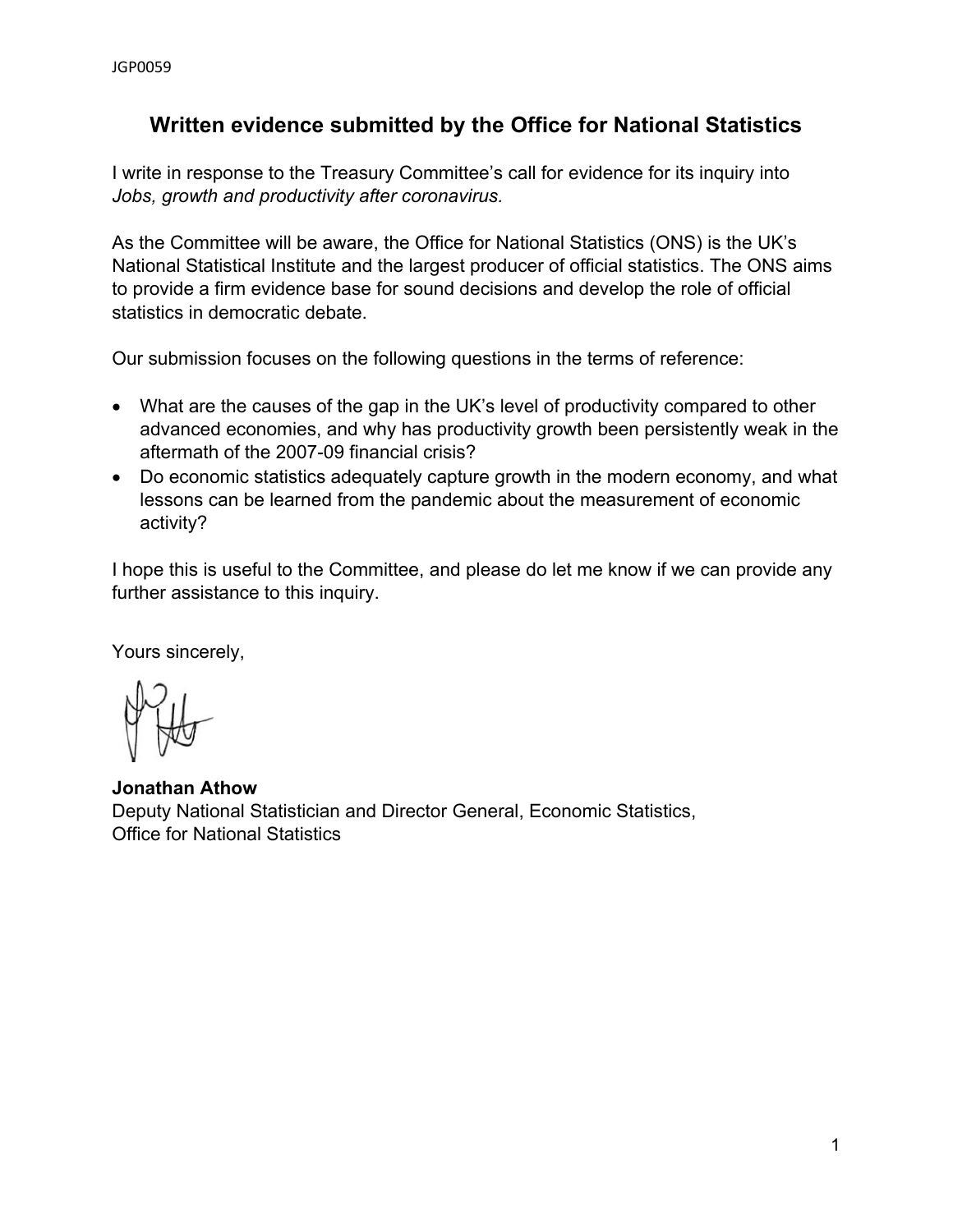## **Office for National Statistics written evidence: Jobs, growth, and productivity after coronavirus inquiry, May 2021**

**What are the causes of the gap in the UK's level of productivity compared to other advanced economies, and why has productivity growth been persistently weak in the aftermath of the 2007-09 financial crisis?**

### *The UK's productivity performance*

Productivity in the UK has grown slowly since the 2008/09 economic downturn, a phenomenon often referred to as "the productivity puzzle". Before this, productivity growth was typically around 2% per year for the economy as a whole in the UK, although productivity levels were slightly lower than other comparable developed economies. The slowdown in growth since 2008/09 is not unique to the UK, but among the sharpest of developed countries.

During 2020, UK productivity (using the headline measure, output per hour worked) increased slightly, by 0.4% on 2019<sup>1</sup>. Many industries experienced a fall in productivity because of the coronavirus pandemic, as 'furlough' and lockdown made operations more difficult and costly. However, those industries most affected by the pandemic tended to be lower-productivity industries, such as the accommodation and food services and entertainment industries. As a result, a larger share of the economy in 2020 was in higher productivity industries, and this increased aggregate average productivity – known as a positive 're-allocation effect' - even though many industries did not see significant growth in their productivity.

The Office for National Statistics (ONS) publish a range of statistics on productivity, with industrial and regional breakdowns. The simplest measures are 'labour productivity' the amount of output (measured by gross value added, GVA) produced per unit of labour employed. Labour measures are typically either the number of workers (including the self-employed), or the number of hours worked. The output per hour worked measure is preferred since it accounts for changes in working patterns (e.g. changes in rates of part-time working). Labour productivity measures are published quarterly by the ONS, with an early estimate around 45 days after the end of the reference quarter, and a revised and more detailed estimate around 100 days after the end of the reference quarter.

More complex measures include multi-factor productivity (MFP), which accounts for both labour and capital inputs. Capital assets are those used in production for a year or more, such as buildings, machinery, computer hardware, and some intangible assets such as software. The preferred measure of capital input for productivity statistics is capital services, which is complex to measure, but accounts for the contribution a

<sup>1</sup>[https://www.ons.gov.uk/employmentandlabourmarket/peopleinwork/labourproductivity/articles/ukproducti](https://www.ons.gov.uk/employmentandlabourmarket/peopleinwork/labourproductivity/articles/ukproductivityintroduction/octobertodecember2020) [vityintroduction/octobertodecember2020](https://www.ons.gov.uk/employmentandlabourmarket/peopleinwork/labourproductivity/articles/ukproductivityintroduction/octobertodecember2020)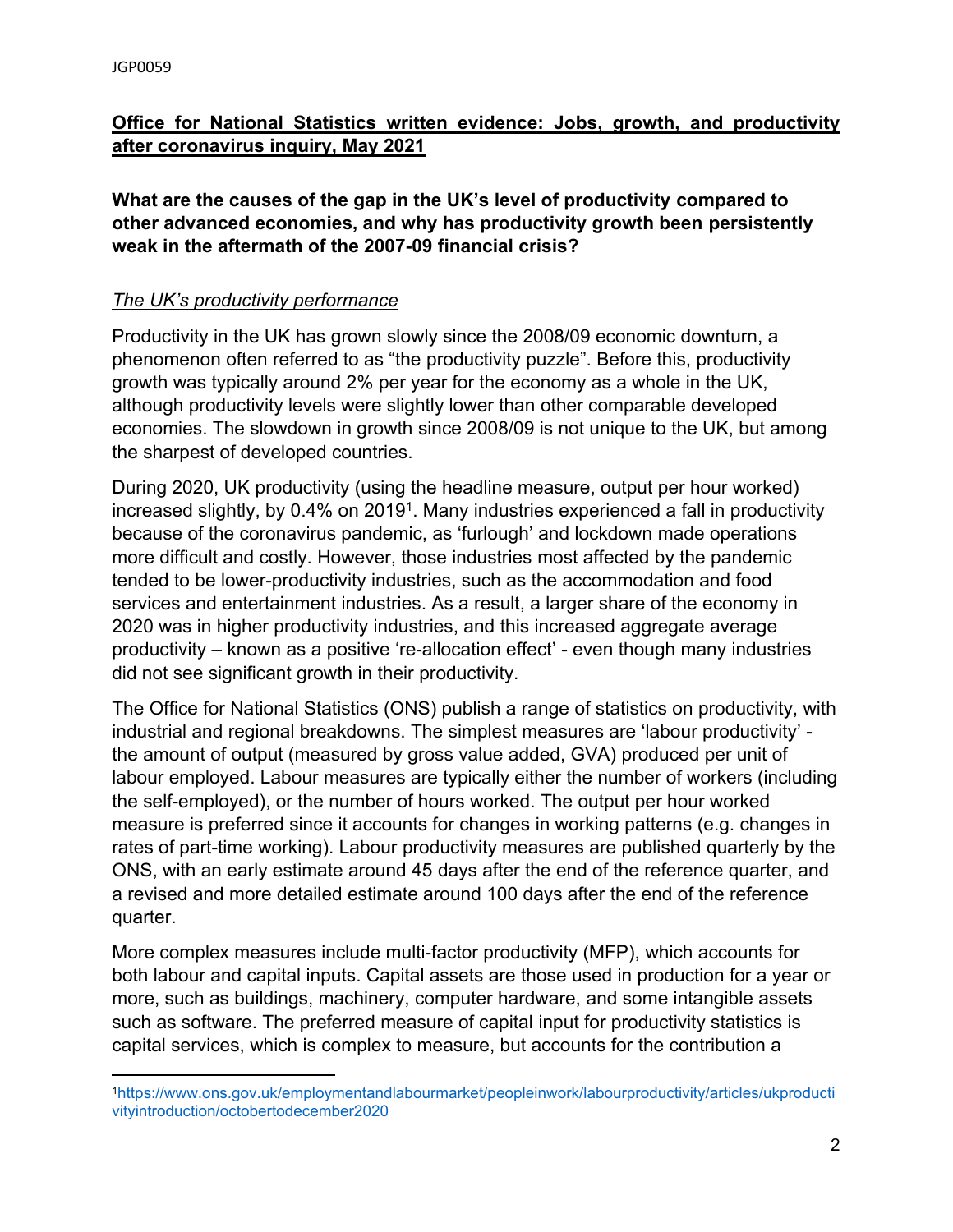capital asset makes to the production process. Labour input measures for MFP account for the skills of the workforce as well as their hours worked. MFP estimates produced by the ONS are published quarterly around 100 days after the end of the reference quarter – amongst the most timely in the world. They cover the market sector (excluding government and the charity sector) with a 19 industry breakdown.

The ONS also publish productivity estimates for public services, compiled in a specialist framework given the nature of public service delivery. These are published quarterly in line with other productivity statistics as detailed above, and annually with an approximate 2-year lag<sup>2</sup>. The annual estimates account for changes in the quality of service provision, which requires more data to be gathered<sup>3</sup>.

During the pandemic, challenges in how we measured productivity have emerged. First, measures of output per hour worked and output per worker have diverged substantially, which is unusual historically. This has been driven by workers on furlough, who are still counted as employed but work no hours – as such, they are included in output per worker, but not within output per hour worked. Adjusting for furloughed workers increases the level of output per worker during 2020, evidencing that furlough has been disproportionately used in less productive industries. The result is similar to the increase in output per hour worked already described.

### *The productivity puzzle*

The causes of the "productivity puzzle" are complex and disputed – the very reason it is known as a puzzle. The academic literature has proposed a range of potential causes or contributing factors, none of which have been found to completely explain the slowdown in growth. A range of popular theories have been summarised in an article by the ONS<sup>4</sup> .

It is beyond the scope of this response to set out all the theories fully, but a summary of popular theories is as follows:

- Structural arguments the decline of the North Sea oil and gas industry, or changes in financial regulation since the global financial crisis.
- Labour hoarding businesses held onto workers due to their investments in training and skills, and the costs of staff turnover, reducing reallocation of resources and increasing misallocation of resources.
- 'Zombie' firms low interest rates have enabled low productivity businesses to survive, weighing down aggregate productivity.

<sup>3</sup>[https://www.ons.gov.uk/economy/economicoutputandproductivity/publicservicesproductivity/articles/agui](https://www.ons.gov.uk/economy/economicoutputandproductivity/publicservicesproductivity/articles/aguidetoqualityadjustmentinpublicserviceproductivitymeasures/2019-08-07) [detoqualityadjustmentinpublicserviceproductivitymeasures/2019-08-07](https://www.ons.gov.uk/economy/economicoutputandproductivity/publicservicesproductivity/articles/aguidetoqualityadjustmentinpublicserviceproductivitymeasures/2019-08-07)

<sup>2</sup>[https://www.ons.gov.uk/economy/economicoutputandproductivity/publicservicesproductivity/articles/publi](https://www.ons.gov.uk/economy/economicoutputandproductivity/publicservicesproductivity/articles/publicservicesproductivityestimatestotalpublicservices/totaluk2018) [cservicesproductivityestimatestotalpublicservices/totaluk2018](https://www.ons.gov.uk/economy/economicoutputandproductivity/publicservicesproductivity/articles/publicservicesproductivityestimatestotalpublicservices/totaluk2018)

<sup>4</sup>[https://www.ons.gov.uk/employmentandlabourmarket/peopleinwork/labourproductivity/articles/productivit](https://www.ons.gov.uk/employmentandlabourmarket/peopleinwork/labourproductivity/articles/productivitymeasurementhowtounderstandthedataaroundtheuksbiggesteconomicissue/2020-03-13) [ymeasurementhowtounderstandthedataaroundtheuksbiggesteconomicissue/2020-03-13](https://www.ons.gov.uk/employmentandlabourmarket/peopleinwork/labourproductivity/articles/productivitymeasurementhowtounderstandthedataaroundtheuksbiggesteconomicissue/2020-03-13)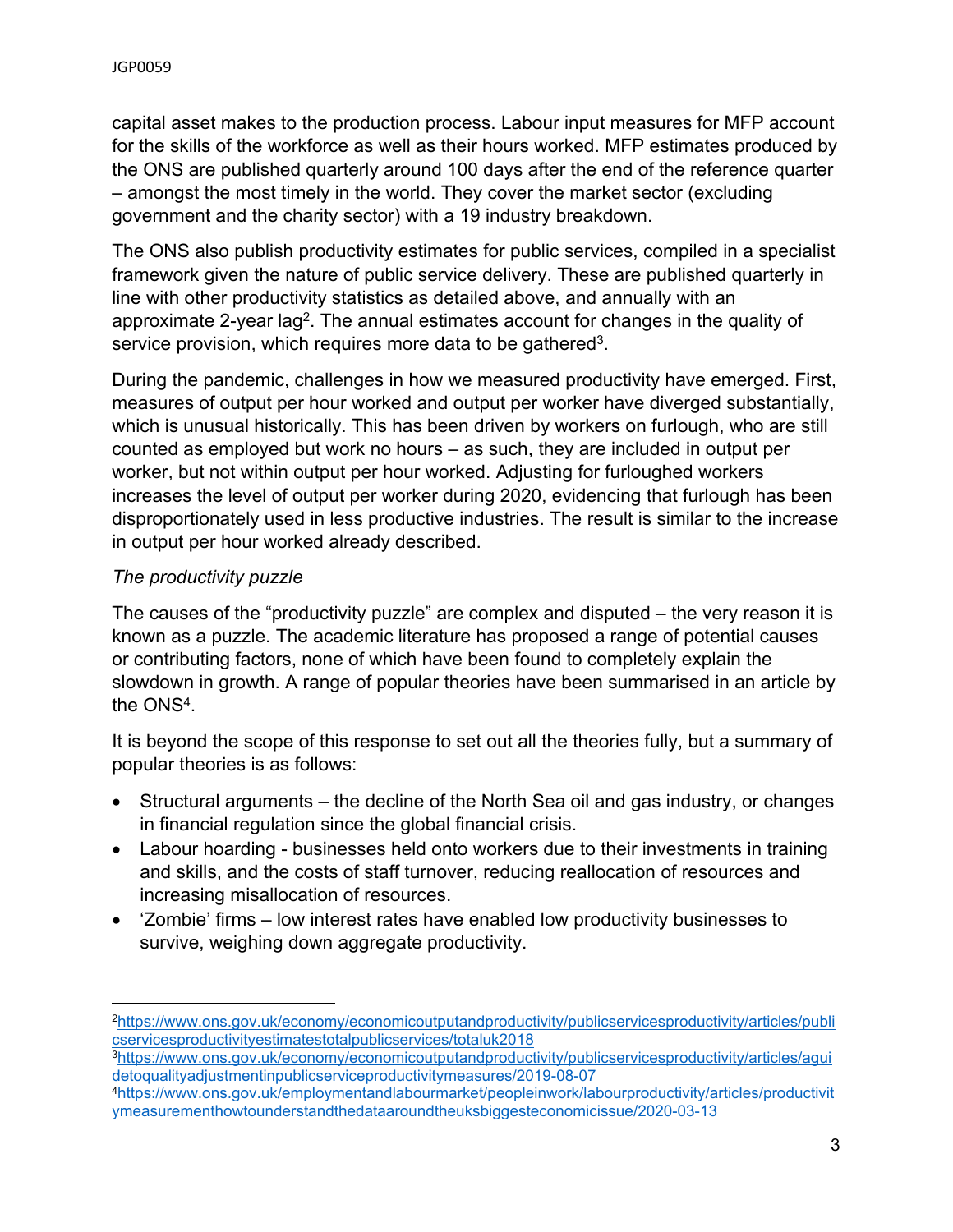- Mis-measurement the growth of the digital economy may have made it harder to measure goods and service in GDP and increased the amount of economic activity outside of GDP.
- Low levels of capital investment as a result of reduced bank lending in response to the 2008/09 financial crisis, banks' inability to lend against intangible assets which were becoming increasingly important, large pension deficits reducing available funds for investment, or persistent business and macroeconomic uncertainty.
- Reduced technology diffusion and an increase in productivity dispersion  $-a$ slowdown in the rate of 'catch up' by businesses at the bottom end of the productivity distribution, relative to the rest of the business population.
- A longer-term slowdown associated with slower technological progress modern innovations are less substantial than in the past, and/or the rate of adoption of new technologies is slower than before.
- Weak demand due to higher levels of uncertainty, or for some other reasons, economic demand has been lower and grown slower than in the past, limiting the scope for productivity growth,

The ONS publishes regular analysis on productivity and the productivity puzzle and has invested in data collection to help shed light on these issues. We have run a new wave of the Management and Expectations Survey, which collects valuable data on management practices and business uncertainty. In addition, research using microdata has enabled analyses of "productivity laggards"<sup>5</sup>, business dynamism<sup>6</sup>, and firm-level productivity<sup>7</sup>.

Looking forward, the impact of EU Exit and recovering from the 2020 recession may alter our understanding or perspective of the productivity puzzle.

# *International comparisons of productivity*

International comparisons of all manner of economic statistics are challenging because of differences in data sources, methods and statistical infrastructure across countries. International comparisons of productivity are no different, and indeed perhaps even more challenging since they require production of comparable statistics on output (GDP or gross value added), labour inputs (employment or hours worked), and currency conversions.

When last published in 2018, ONS statistics showed the UK around 30% less productive than the US, Germany and France on an 'hours worked' basis<sup>8</sup>. The UK was

<sup>5</sup>[https://www.ons.gov.uk/economy/economicoutputandproductivity/productivitymeasures/articles/understa](https://www.ons.gov.uk/economy/economicoutputandproductivity/productivitymeasures/articles/understandingfirmsinthebottom10ofthelabourproductivitydistributioningreatbritain/jantomar2017) [ndingfirmsinthebottom10ofthelabourproductivitydistributioningreatbritain/jantomar2017](https://www.ons.gov.uk/economy/economicoutputandproductivity/productivitymeasures/articles/understandingfirmsinthebottom10ofthelabourproductivitydistributioningreatbritain/jantomar2017)

<sup>6</sup>[https://www.ons.gov.uk/businessindustryandtrade/changestobusiness/businessbirthsdeathsandsurvivalra](https://www.ons.gov.uk/businessindustryandtrade/changestobusiness/businessbirthsdeathsandsurvivalrates/bulletins/businessdynamismintheukeconomy/quarter1jantomar1999toquarter4octtodec2019) [tes/bulletins/businessdynamismintheukeconomy/quarter1jantomar1999toquarter4octtodec2019](https://www.ons.gov.uk/businessindustryandtrade/changestobusiness/businessbirthsdeathsandsurvivalrates/bulletins/businessdynamismintheukeconomy/quarter1jantomar1999toquarter4octtodec2019)

<sup>7</sup>[https://www.ons.gov.uk/economy/economicoutputandproductivity/productivitymeasures/articles/firmlevell](https://www.ons.gov.uk/economy/economicoutputandproductivity/productivitymeasures/articles/firmlevellabourproductivitymeasuresfromtheannualbusinesssurveygreatbritain/1998to2018) [abourproductivitymeasuresfromtheannualbusinesssurveygreatbritain/1998to2018](https://www.ons.gov.uk/economy/economicoutputandproductivity/productivitymeasures/articles/firmlevellabourproductivitymeasuresfromtheannualbusinesssurveygreatbritain/1998to2018)

<sup>8</sup>[https://www.ons.gov.uk/economy/economicoutputandproductivity/productivitymeasures/bulletins/internati](https://www.ons.gov.uk/economy/economicoutputandproductivity/productivitymeasures/bulletins/internationalcomparisonsofproductivityfinalestimates/2016) [onalcomparisonsofproductivityfinalestimates/2016](https://www.ons.gov.uk/economy/economicoutputandproductivity/productivitymeasures/bulletins/internationalcomparisonsofproductivityfinalestimates/2016)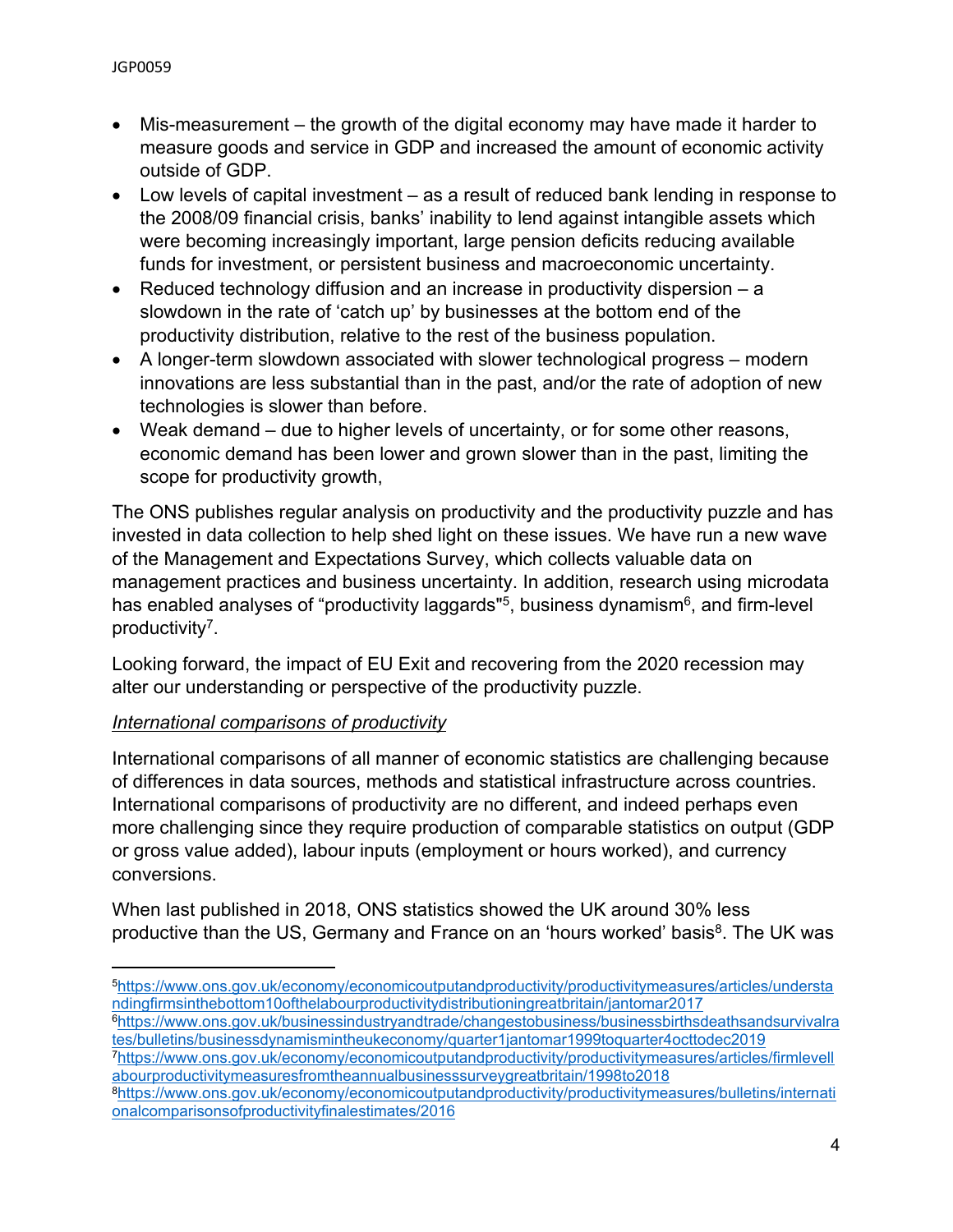also around 10% less productive than Italy, at a similar level to Canada, and about 10% more productive than Japan. The degree of dispersion among developed countries that these estimates imply seems implausibly large - suggesting Japan is 40% less productive than the USA - so the ONS has suspended publication of these statistics since then.

The OECD, part-funded by the ONS, published a report on the comparability of hours worked measures used in productivity statistics across countries<sup>9</sup>. They found that different methods, data sources and adjustments made in different countries led to substantial variation in estimates of hours worked - with implied average working weeks as long as 34 hours in the US (equivalent to an average working day of 6.8 hours), and as short as 27 hours in Germany (equivalent to an average working day of 5.4 hours).

After attempting to align approaches, the differences in estimates of hours worked between countries were generally smaller. The alternate measure of hours worked for the UK was lower, and hence output per hour worked higher, closing the gap between the UK and comparator countries. While these estimates remain uncertain, more work is required to ensure comparable measures are needed to compare variation in levels of productivity between similar economies.

The ONS intends to re-commence publication of statistics on international comparisons of productivity later this year, using a format that better reflects the inherent uncertainty in the comparability of the measures. We are also reviewing our methods for measuring hours worked for productivity calculations and will look to make any necessary changes to improve their quality in due course. Longer term, a collaboration between national statistical institutes and international bodies such as the OECD may help to improve comparability of productivity statistics.

Despite improved measurement, the UK is still thought to be less productive than comparable developed economies. This could be for a range of reasons, including differences in industry composition across countries, low investment levels, the quality of infrastructure, differences in international trade exposure and foreign direct investment, or differences in labour market flexibility or education. Experimental analysis by the ONS for 2014 suggests that the UK exhibits lower productivity than other developed countries in many industries<sup>10</sup>. Different experimental ONS analysis also suggests that many regions of the UK are less productive than the majority of regions in other developed European countries, with London and the South East the only exceptions<sup>11</sup>.

<sup>11</sup>[https://www.ons.gov.uk/economy/nationalaccounts/uksectoraccounts/compendium/economicreview/apri](https://www.ons.gov.uk/economy/nationalaccounts/uksectoraccounts/compendium/economicreview/april2018/regionalandsubregionalproductivitycomparisonsukandselectedeucountries2014) [l2018/regionalandsubregionalproductivitycomparisonsukandselectedeucountries2014](https://www.ons.gov.uk/economy/nationalaccounts/uksectoraccounts/compendium/economicreview/april2018/regionalandsubregionalproductivitycomparisonsukandselectedeucountries2014)

<sup>9</sup>[https://www.oecd.org/officialdocuments/publicdisplaydocumentpdf/?cote=SDD/DOC\(2018\)12&docLangu](https://www.oecd.org/officialdocuments/publicdisplaydocumentpdf/?cote=SDD/DOC(2018)12&docLanguage=En) [age=En](https://www.oecd.org/officialdocuments/publicdisplaydocumentpdf/?cote=SDD/DOC(2018)12&docLanguage=En)

<sup>10</sup>[https://www.ons.gov.uk/economy/economicoutputandproductivity/productivitymeasures/articles/internati](https://www.ons.gov.uk/economy/economicoutputandproductivity/productivitymeasures/articles/internationalcomparisonsoflabourproductivitybyindustry/2014) [onalcomparisonsoflabourproductivitybyindustry/2014](https://www.ons.gov.uk/economy/economicoutputandproductivity/productivitymeasures/articles/internationalcomparisonsoflabourproductivitybyindustry/2014)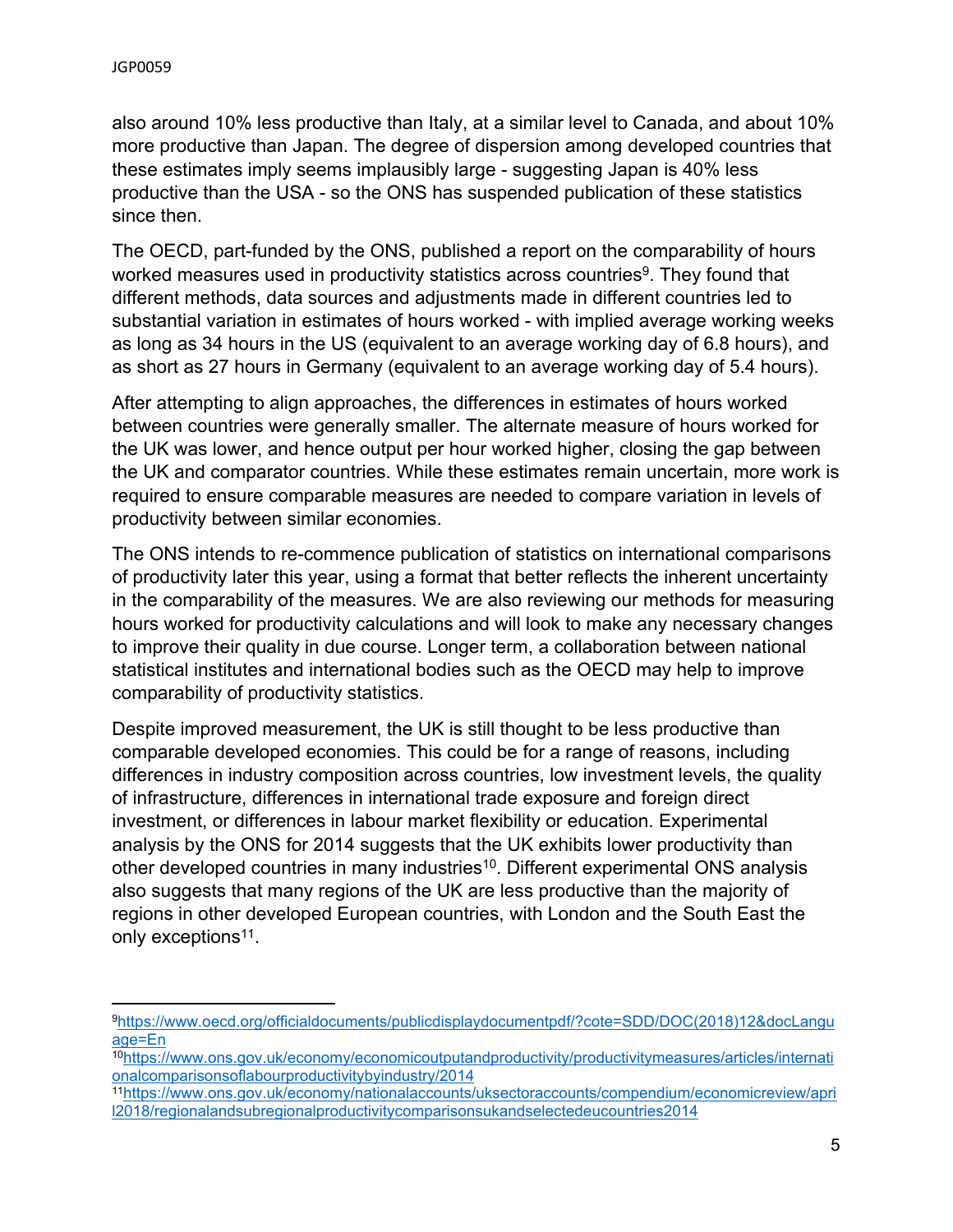### **Do economic statistics adequately capture growth in the modern economy, and what lessons can be learned from the pandemic about the measurement of economic activity?**

### *Capturing growth in the modern economy*

Developments in the modern economy present two separate but related problems for measurements of economic growth. Firstly, ensuring our National Accounts sources and methods are equipped to both capture and reveal the sources of economic growth within the well-established boundaries of what constitutes "the economy" within the National Accounts, and secondly, re-examining the extent to which recent developments have fundamentally re-shaped what "the economy" is, such that a substantial portion of what people think of as "the economy" falls outside the traditional scope of National Accounts.

A key feature of the modern economy which lies within the boundaries of GDP is the proliferation of digital goods and services, known as the "Digital Economy". The ONS are engaged in international efforts, such as the Digital Economy Task Force and the OECD's Working Party for Measuring and Analysing the Digital Economy, to both better define as well as measure the digital economy. Definitionally, what is thought of as the "digital economy" presents an issue for statistical offices as it is often contextual and evolves quickly over time. There is a broad consensus in the internal community (e.g. exemplified by the Roadmap Toward a Common Framework for Measuring the Digital Economy<sup>12</sup>) that any definition needs to support a framework of digital-economy measurements, which can then be used to tailor relevant domestic measures of the digital economy. These dimensions include whether products are digital in nature, use digital products in their production process, or are sold via Digital Intermediary Platforms. The central framework to deliver this tailored approach is through a Digital Supply-Use Table (DSUT), which extends traditional Supply-Use tables by breaking them down further by these additional dimensions. We are engaging both with the international work to develop the framework of these tables, as well as research into the feasibility of their application within the UK.

Moving beyond, but still building upon, the current international framework for measuring the economy (the System of National Accounts 2008), the ONS are undertaking research into additional Intellectual Property Products - commonly referred to as intangible capital. Investment in intangible capital is often theorised as a key source of economic growth for high income, service-led economies. The current status of intangible assets for which we have produced estimates<sup>13</sup>, as well as whether these are currently included within National Accounts, are summarised in the table below.

<sup>&</sup>lt;sup>12</sup> http://www.oecd.org/sti/roadmap-toward-a-common-framework-for-measuri**ng-the-digital-economy.pdf** 13htBroad category kk/edonomy **YPe of Intangible Asset** //productivitational Accounts? [entalestimatesofinvestmentinintangibleassetsintheuk2015/2018](https://www.ons.gov.uk/economy/economicoutputandproductivity/productivitymeasures/articles/experimentalestimatesofinvestmentinintangibleassetsintheuk2015/2018) **Capitalised in the**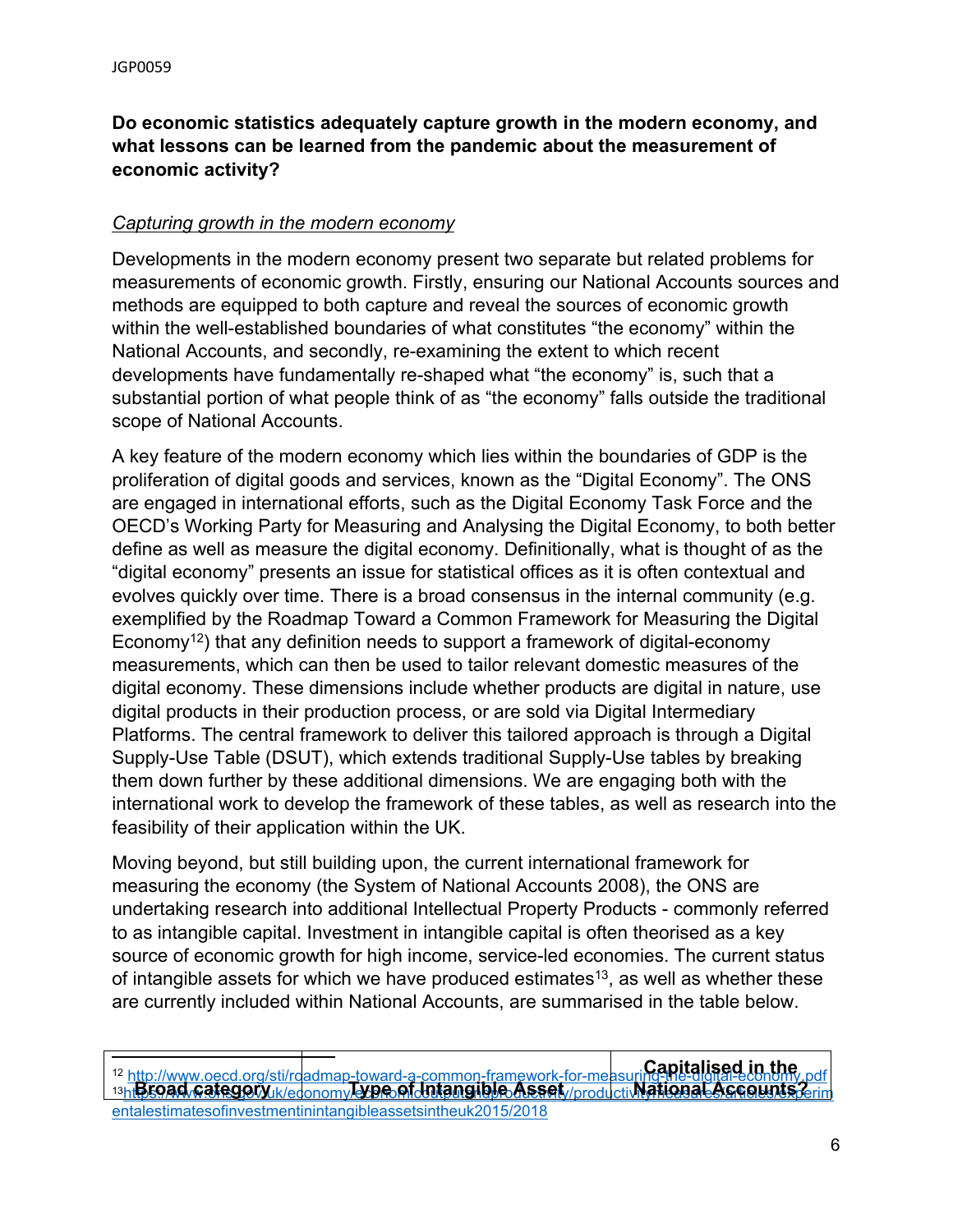| Computerised<br>Information | Software and databases                            | Yes |
|-----------------------------|---------------------------------------------------|-----|
|                             | Research and development                          | Yes |
|                             | Mineral exploration and evaluation                | Yes |
| <b>Innovative Property</b>  | Entertainment, literary and artistic<br>originals | Yes |
|                             | Design                                            |     |
|                             | Financial product innovation                      |     |
|                             | <b>Branding</b>                                   | N٥  |
| Economic<br>Competencies    | Organisational capital                            | Nn  |
|                             | Firm-specific training                            |     |

Estimates for investment in these intangible assets (capitalised and uncapitalised) over the past decade suggest they may constitute around half of all investment in the UK, and so could play a central role in understanding and capturing growth in the modern economy.

In addition to these categories of intangibles for which we have been able to produce estimates, we are also engaged in an international discussion around the definition and possible measurement of data within the National Accounts. While the proliferation of data and its importance within the modern economy is well documented (e.g. in the recent OECD paper Perspectives on the Value of Data and Data Flows<sup>14</sup>), national statistics institutes and international organisations are working in collaboration to identify how data, as an asset, can be included in a National Accounting framework. Some of the key questions under review are whether data are produced assets (i.e. fixed capital) or whether they are non-produced (i.e. not capital), whether data (e.g. the recorded temperature outside, one's GPS co-ordinates, an online movie review) can be sufficiently distinguished from the 'observable phenomenon' (e.g. the actual temperature outside, one's location, or one's opinion about a movie) they are recording, and how these can be valued. Given the increasing prominence of data in production and consumption processes across the economy, the outcome of these questions may have an important impact on the measurement of economic growth in the future.

The ONS also have several workstreams looking beyond GDP to broader measures of what constitutes 'the economy', and what a modern approach to measuring it should look like. Our Spectrum framework<sup>15</sup> seeks to place GDP as just one point on a continuum of what constitutes 'the economy' – from a restrictive definition including just the market economy on one side, to an expansive definition including household production, additional intangible investment, environmental asset degradation, and

<sup>14</sup> [https://www.oecd-ilibrary.org/docserver/a2216bc1-](https://www.oecd-ilibrary.org/docserver/a2216bc1-en.pdf?expires=1619776726&id=id&accname=guest&checksum=88B8D5F81B40C5EB18D85527EA35DCDB)

[en.pdf?expires=1619776726&id=id&accname=guest&checksum=88B8D5F81B40C5EB18D85527EA35D](https://www.oecd-ilibrary.org/docserver/a2216bc1-en.pdf?expires=1619776726&id=id&accname=guest&checksum=88B8D5F81B40C5EB18D85527EA35DCDB) [CDB](https://www.oecd-ilibrary.org/docserver/a2216bc1-en.pdf?expires=1619776726&id=id&accname=guest&checksum=88B8D5F81B40C5EB18D85527EA35DCDB)

<sup>15</sup> <https://www.escoe.ac.uk/publications/gdp-and-welfare-a-spectrum-of-opportunity/>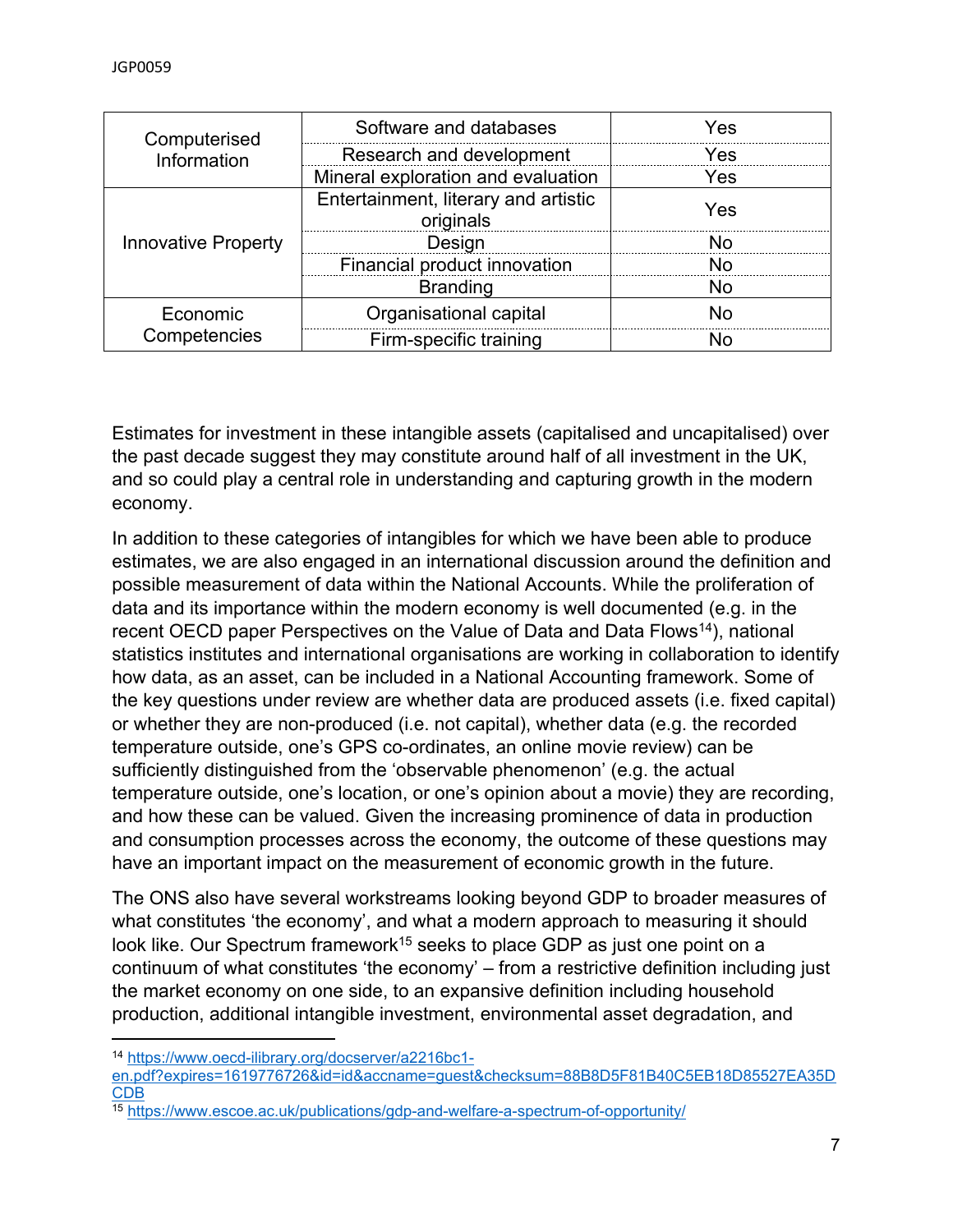more. We plan to release a paper soon which provides estimates for these different definitions of 'the economy', their trends over time, and as a result shed light on the extent to which the extent of growth over the past decade depends on which of these definitions we choose.

We are currently seeking funding for research into the measurement of inclusive wealth, as recommended by the Dasgupta Review<sup>16</sup>. Using this as a primary measure of the economy would shift focus away from flows of income, production, and expenditure in a particular year – as is the case for GDP – to the stock of resources available to the UK in a particular year, and how this may have changed. According to the report, this shift in perspective may place greater emphasis on the sustainability of the economy. Inclusive wealth includes within it the productive capital already measured as part of the National Accounts and adds Natural Capital and Human Capital. The ONS already publishes estimates for both. However, the Dasgupta Review proposes extending beyond the traditional National Accounts approach of measuring using market prices, instead advocating 'accounting prices', which would include the value of externalities associated with different capitals. Researching this approach to measuring the economy may help understand the extent to which previous economic growth. as defined by GDP, may have been founded on unsustainable practices. As a result, this could help indicate whether shifting production and use of produced, natural, and human capital could cause traditional, GDP-like measures of the economy to suggest a slowdown in economic growth, while the improved sustainability of those practices could show an improvement to the economy as measured by inclusive wealth.

#### *Measurement of economic activity during the pandemic*

The first key lesson from the pandemic is that headline volume or "real" estimates of GDP may be less comparable between countries than usual. Whilst all countries comply with the same international statistical guidance, differences in the methods used to estimate non-market output such as healthcare and education can significantly impact relative GDP performance. Understanding the relative impacts of these methodological differences, as described in our February 2021 analysis<sup>17</sup>, is important for measures of productivity as these National Account measures define the measure of output used in productivity calculations.

The second key lesson has been around the need to consider the degree to which capital is utilised. A machine in a factory which employees cannot enter due to furlough will still exist but will no longer be contributing towards the production of output. We therefore need to discount the quantity of capital services from capital items which are not being utilised. This acts to reduce the contribution from capital and commensurately increase the contribution from multi-factor productivity, which is often considered akin to

<sup>16</sup> [https://www.gov.uk/government/publications/final-report-the-economics-of-biodiversity-the-dasgupta](https://www.gov.uk/government/publications/final-report-the-economics-of-biodiversity-the-dasgupta-review)[review](https://www.gov.uk/government/publications/final-report-the-economics-of-biodiversity-the-dasgupta-review)

<sup>17</sup>[https://www.ons.gov.uk/economy/grossdomesticproductgdp/articles/internationalcomparisonsofgdpdurin](https://www.ons.gov.uk/economy/grossdomesticproductgdp/articles/internationalcomparisonsofgdpduringthecoronaviruscovid19pandemic/2021-02-01) [gthecoronaviruscovid19pandemic/2021-02-01](https://www.ons.gov.uk/economy/grossdomesticproductgdp/articles/internationalcomparisonsofgdpduringthecoronaviruscovid19pandemic/2021-02-01)